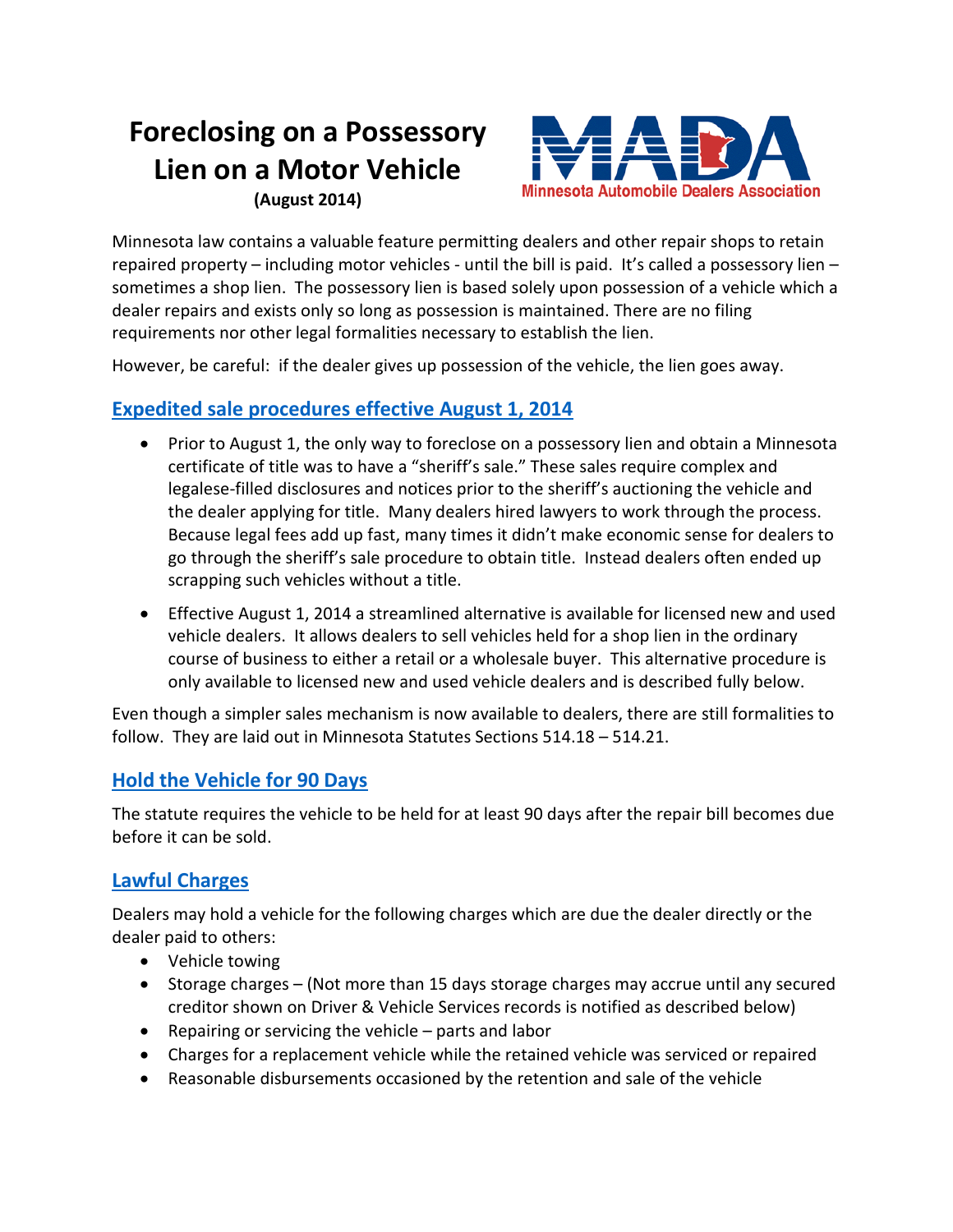#### **Notify [Secured Creditors](https://www.revisor.mn.gov/statutes/?id=514.20)**

If the vehicle has a Minnesota title and registration, the law requires that all secured creditors listed on the title must be provided a written notice by certified mail. This notice must be provided at least 45 days before the vehicle may be sold. The notice must state the name, address and telephone number of the dealer, the amount of money owed and the rate which any storage charges on the vehicle are accruing.

MADA Counsel drafted the attached Notice to Secured Creditors for dealers to use to satisfy this requirement. It is the only notice required to be given to secured creditors.

*Important:* The dealer's possessory lien is superior to the lien of a listed creditor unless the secured creditor is not notified of the sale.

#### **[Notify the Owner and Sell the Vehicle](https://www.revisor.mn.gov/laws/?year=2014&type=0&doctype=Chapter&id=231)**

**New procedure available August 1, 2014.** A licensed new or used vehicle dealer may sell the vehicle at wholesale or retail in the ordinary course of business after notice to the owner by certified mail.

MADA Counsel drafted the attached Notice of Sale which dealers may use to fulfill the requirements of notifying the owner.

The dealer must send the completed Notice of Sale by certified mail to the last known address of the owner of the vehicle according to the records of the dealer at least three weeks prior to sale. If the vehicle is registered in Minnesota and subject to a certificate of title and the name of the owner or the address of the owner is different than shown on the records of the dealer, the dealer must also send the Notice to the registered owner by certified mail at the address shown in the DVS record.

Note that the law does not require the dealer to seek or obtain a receipt that the customer picked up the certified mail. The dealer is only required to prove that the Notice was mailed.

The Notice of Sale must contain a description of the vehicle, the grounds of the lien, the name, address, and telephone number of the dealer, the total amount owed including any accrued storage charges, the date after which the vehicle will be sold, and a statement that the owner may reclaim the vehicle prior to sale by paying the full amount due.

*Important:* A dealer who sells a vehicle using the new certified mail procedure waives any further claim against the vehicle owner for a deficiency or other charges secured by the lien. Therefore, dealers seeking recourse from a customer over and above the proceeds of the sale must proceed through a sheriff's sale in order to preserve their deficiency claim.

**Have a sheriff's sale.** The old alternative is still available to dealers and might need to be used if the dealer has no address information for the vehicle owner or if the dealer wishes to seek additional recourse against the vehicle owner.

According to the statute, if the customer lives ("can be found") in the dealer's county, a notice containing the information described below must be personally served. If the customer does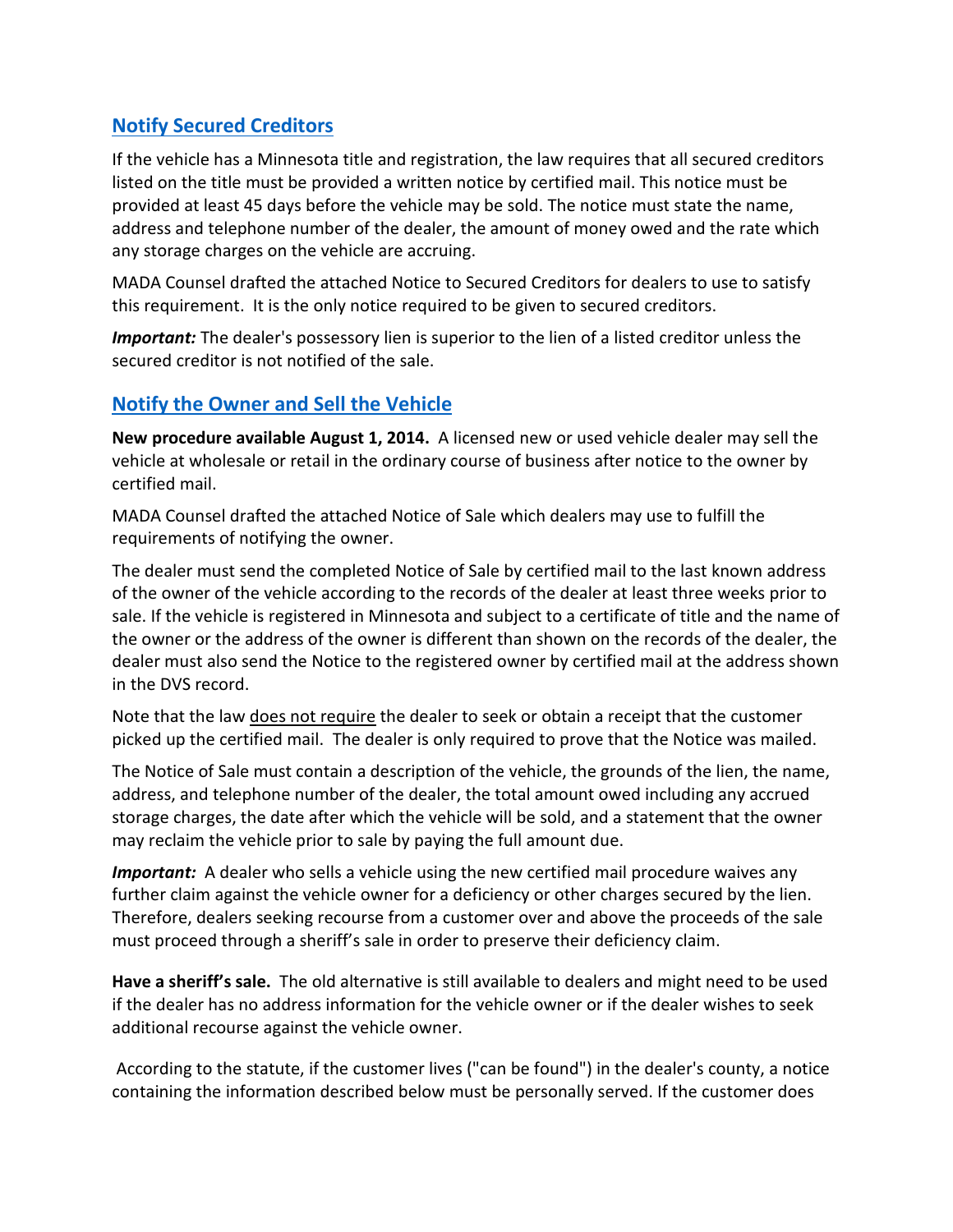not live in the dealer's county, then the notice must be given in two ways. It must be mailed and it must be published in a county newspaper once in each of three successive weeks. The last of the three notices must be published at least one week prior to the date of sale. The notice, whether personally served or published, must contain the following information: the time and place of sale, the amount of the debt excluding expenses of advertising and sale, grounds for the lien and a general description of the vehicle.

A sheriff's sale must be held between 9:00 a.m. and 5:00 p.m. and must be by auction. The sales are typically quite informal. Generally, the only people there are the deputy and the dealer lienholder and, in most cases, the dealer purchases the vehicle for the amount of the lien plus expenses. The sheriff charges a flat fee and upon completion of the sale, the deputy will supply a written report of the results of the sale.

#### **[Disposition of the Sale Proceeds](https://www.revisor.mn.gov/statutes/?id=514.20)**

From the proceeds of either type of sale, first pay off any expenses incurred (sheriff's fees, expenses of publication, etc.) and then the amount of the dealer's lien. If there are any funds left over, they must be paid over upon demand to the customer or other person such as a secured creditor entitled to them.

#### **Obtain a New Certificate of Title**

**Vehicle sold after notice by certified mail.** New or used car dealers who retail or wholesale a vehicle under the expedited process must submit the following documents to Driver & Vehicle Services plus applicable taxes and fees:

- 1. Motor Vehicle Possessory Lien Notice of Sale (The Notice to Secured Creditors – even if it was used – is not required to be submitted)
- 2. Originals of the postal receipt(s) showing proof of mailing of the Notice of Sale to the vehicle owner. (Only proof of mailing is required – not proof of receipt)
- 3. Application for certificate of title in the name of the dealer's retail or wholesale purchaser

**Vehicle sold at sheriff's sale.** In order to transfer title to the purchaser at the sheriff's sale, these documents must be submitted to Driver & Vehicle Services plus applicable taxes and fees:

- 1. Notice of Sale
- 2. Affidavit of Service of Process or an Affidavit of Publication
- 3. Sheriff's report of the results of the sale
- 4. Application for certificate of title in the name of the purchaser at the sheriff's sale

**Questions:** If you're a MADA member, contact MADA Counsel, Jim Schutjer.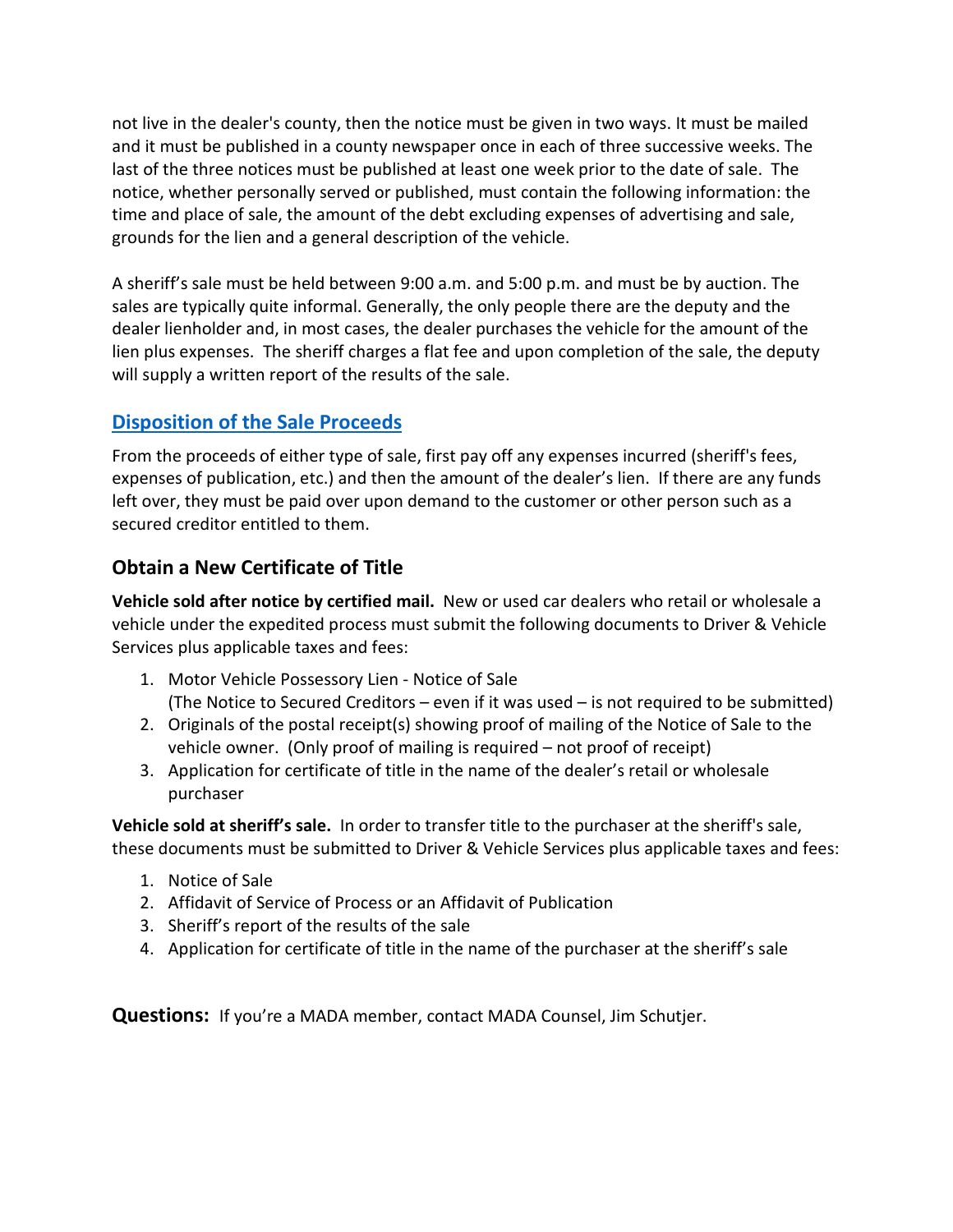# **Motor Vehicle Possessory Lien Notice to Secured Creditors**

**Send by CERTIFIED MAIL**

The dealership is retaining the vehicle described below for charges due. This Notice is provided to secured creditors under Minnesota Statutes Sections 514.19 and 514.20.

**Date this Notice to Secured Creditors is mailed by certified mail:**

|             | Year | Make | Model | VIN |
|-------------|------|------|-------|-----|
| Vehicle     |      |      |       |     |
| Description |      |      |       |     |
|             |      |      |       |     |

| Dealership Information                 | <b>First Secured Creditor</b> | 2 <sup>nd</sup> Secured Creditor (if any) |
|----------------------------------------|-------------------------------|-------------------------------------------|
| Name                                   | Name                          | Name                                      |
| <b>Address</b>                         | <b>Address</b>                | <b>Address</b>                            |
| City, State, Zip                       | City, State, Zip              | City, State, Zip                          |
| <b>Contact Person and Phone Number</b> |                               |                                           |
|                                        |                               |                                           |

| Grounds for lien and amounts owed                                             | <b>IMPORTANT NOTICE PERIODS</b>                                                                                                            |  |
|-------------------------------------------------------------------------------|--------------------------------------------------------------------------------------------------------------------------------------------|--|
| Repair and/or service charges: \$<br>Towing charges: \$                       | Dealer's lien for storage charges for a period<br>of more than 15 days accrues only after this                                             |  |
| Storage charges (15 or fewer days): $\frac{1}{2}$<br>Rate at which additional | Notice is sent by certified mail to all secured<br>creditors listed with Minnesota Driver &<br><b>Vehicle Services.</b>                    |  |
| Storage charges will accrue:                                                  |                                                                                                                                            |  |
| Rental charges for replacement vehicle: \$                                    | This Notice must be sent by certified mail to<br>all secured creditors listed with Minnesota<br>Driver & Vehicle Services at least 45 days |  |
| Other charges and disbursements (specify): $\oint$                            | before the dealer's right to sell the vehicle is<br>considered effective.                                                                  |  |
| <b>Total Amount Due: \$</b>                                                   |                                                                                                                                            |  |
| (As of the mailing date of this Notice)                                       |                                                                                                                                            |  |